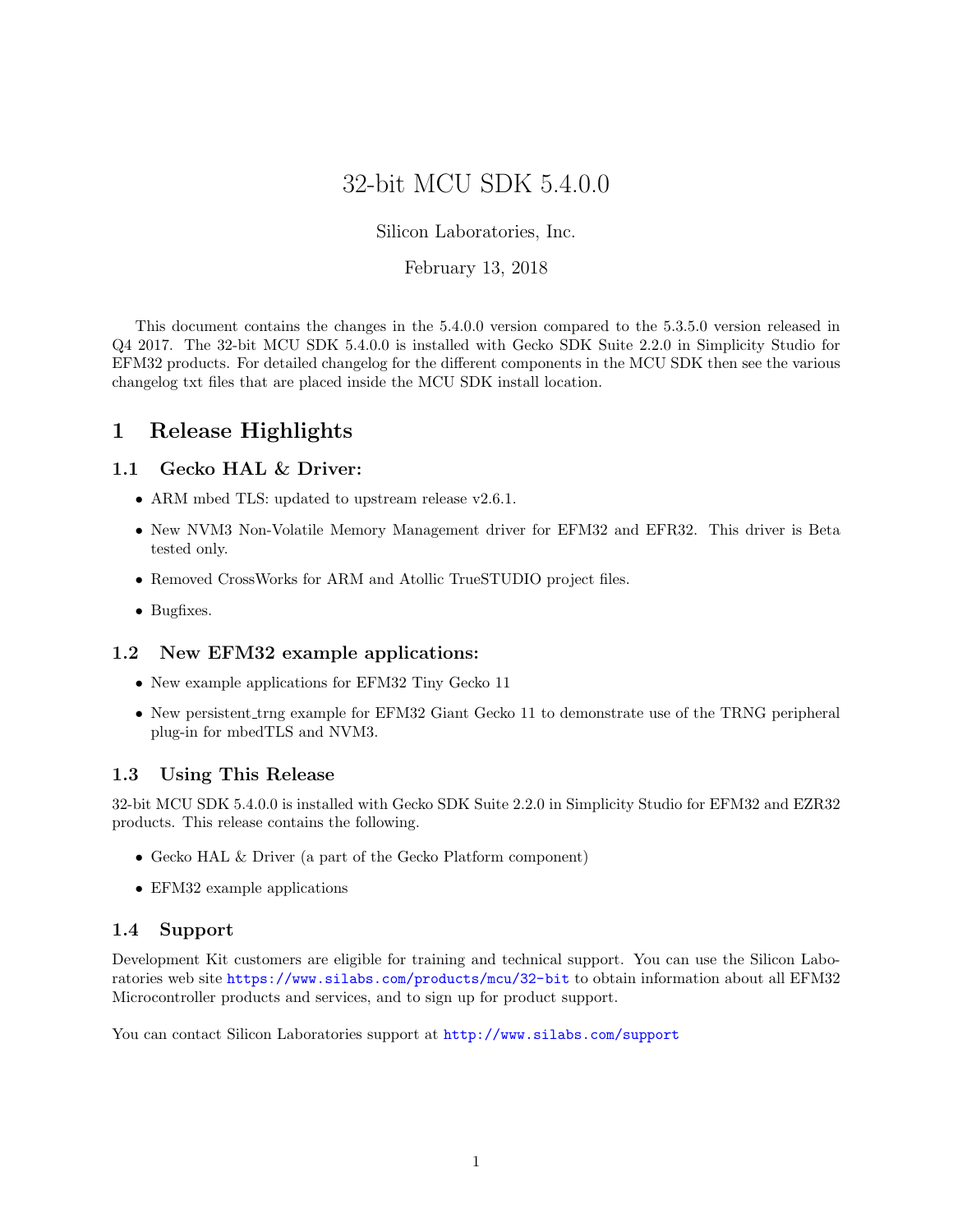

## 2 Added Items

## 2.1 Gecko HAL & Driver:

- EMLIB
	- Added support for LCD dynamic charge distribution (low power feature).
	- Added support for ECC memory initialization using the function MSC EccConfigSet().
- NVM3 driver (EMDRV)
	- New NVM3 Non-Volatile Memory Management driver for EFM32 and EFR32.
	- This driver is Beta tested only. Silicon Labs will NOT support any production deployments with this Beta release. Production deployments will only be supported with the GA version of NVM3. This version is intended for lab and evaluation purpose only.
	- Performance will be significantly degraded if the number of active objects stored by NVM3 exceeds the cache size. This issue will be fixed in the Q2 GA release.
	- The NVM3 driver provides a way for an application to safely store and retrieve variable size objects in a page based non-volatile memory. Objects are identified with 20-bit object identifiers denoted as keys.
	- The driver is designed to use pages in a sequential order to provide equal usage and wear. The driver is resilient to power loss or reset events, ensuring that objects retrieved from the driver are in a valid state. A valid object will always be the last successfully stored object. NVM3 can detect NVM defects and mark pages as unusable. NVM3 will continue to operate on good pages after defect pages are detected.
	- Full API documentation: [http://devtools.silabs.com/dl/documentation/doxygen/5.4/efm3](http://devtools.silabs.com/dl/documentation/doxygen/5.4/efm32gg11/html/group__NVM3.html)2gg11/ [html/group\\_\\_NVM3.html](http://devtools.silabs.com/dl/documentation/doxygen/5.4/efm32gg11/html/group__NVM3.html)

## 2.2 EFM32 example applications:

- New EFM32 Tiny Gecko 11 example applications: blink, can board, cslib, emode, helges demo, humitemp, lcd, micriumos blink
- New EFM32 Giant Gecko 11 example application: persistent\_trng

# 3 Fixed Issues

#### 3.1 Gecko HAL & Driver:

- EMLIB
	- Fixed bug in assert statement in CORE InitNvicVectorTable().
	- Fixed hardware bug when switching to EM4S when powering analog peripherals from DVDD. This bugfix is active for EFM32GG11 and EFM32TG11.
	- Ensure that  $\frac{RX}{TX}$  is disabled when configuring  $\frac{RX}{TX}$  DMA wakeup.
	- Fixed bug with wait state handling when MSC is locked.
	- Renamed ACMP CTRL PWRSEL VREGVDD to ACMP CTRL PWRSEL DVDD.

## 3.2 EFM32 example applications:

• SLSTK3701A\_EFM32GG11: fixed backspace handling in micriumos\_shell